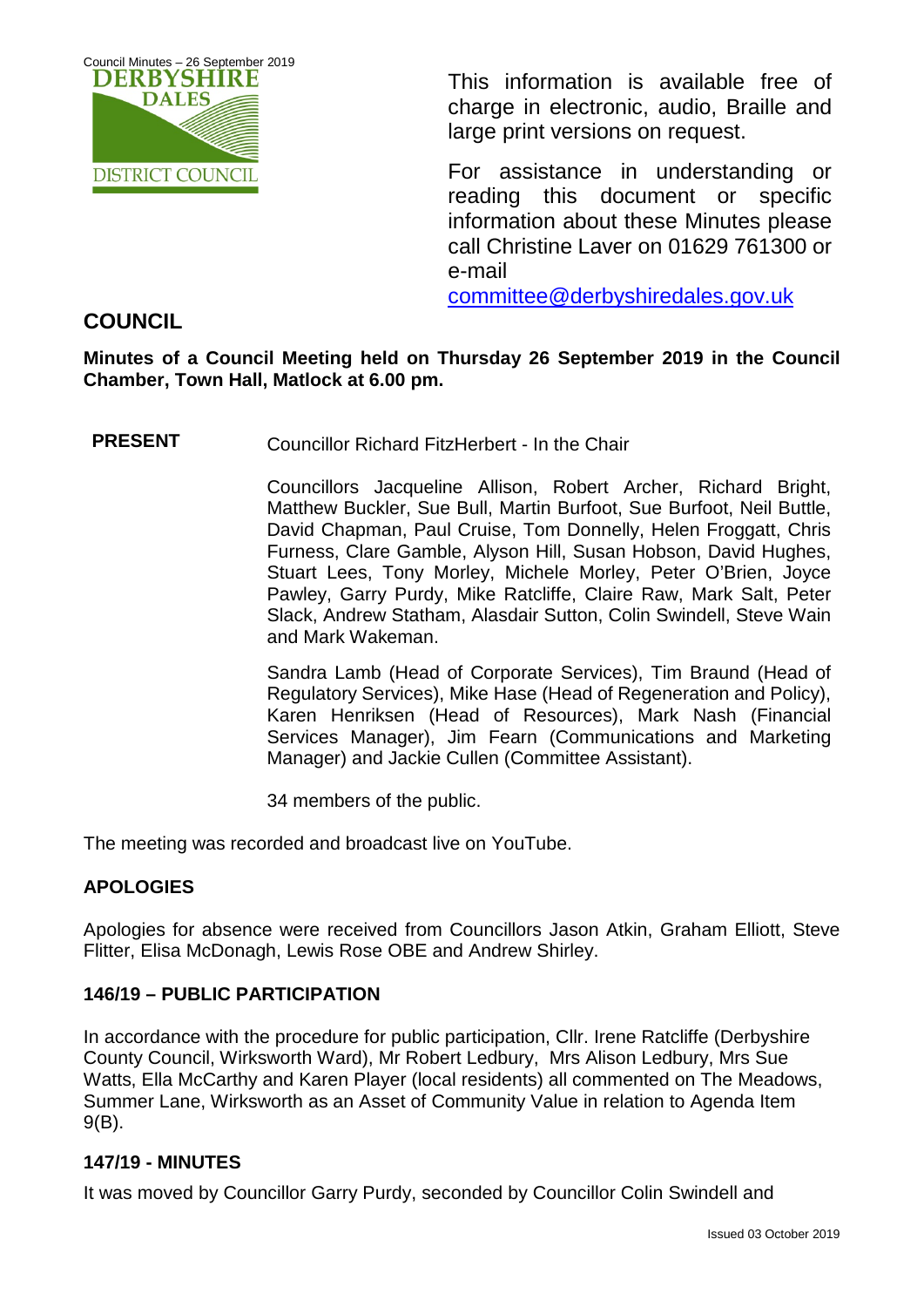**RESOLVED** (unanimously) That the Minutes of the Annual meeting of the Derbyshire Dales District Council held on 25 July 2019 be approved as a correct record.

The minutes were signed by the Chairman.

## **148/19 - LEADER'S ANNOUNCEMENTS**

The Leader of the Council advised Members that he and Cllr Susan Hobson had recently met with the Clean & Green Team at the Council Depot at Darley Dale in order to thank the staff for their continuing efforts and to identify any issues that might help to improve the service to the public of the Derbyshire Dales.

On 4<sup>th</sup> September, Cllr Purdy, Leader of the Council, together with Cllr Hobson and Paul Wilson, Chief Executive, attended a meeting with Andrew McLoy, Chairman of the National Peak Park Authority and the CEX, Sarah Fowler. It was anticipated that the final report on the National Parks by Julian Glover would lead to many changes, and it was essential to keep a close eye on developments at the Peak Park.

Cllr Purdy informed the Council that he was due to attend the Climate Change Summit organised by the PDNPA on 15<sup>th</sup> October, which he hoped would help forge strong relationships between Derbyshire Authorities and the issues they faced from climate change.

## **149/19 – CHAIRMAN'S ANNOUNCEMENTS**

The Chairman of the District of Derbyshire Dales had opened the Matlock Bath Illuminations on Saturday 07 September 2019.

## **150/19 – MAIDEN SPEECHES**

Cllrs Steve Wain, Peter O'Brien and Claire Raw presented their Maiden Speeches to the Council.

## **151/19 – COMMITTEES**

It was moved by Councillor Tom Donnelly, seconded by Councillor Mark Salt and

**RESOLVED** (unanimously) That the non-exempt minutes of the Committees listed in the Minute Book for the period 25 July 2019 to 10 September 2019 be received.

## **152/19 – QUESTIONS (RULE OF PROCEDURE 15)**

The Chairman agreed to bring forward question (B) due to the public attendance in respect of this particular item.

## **(B) Councillor Mike Ratcliffe asked the following question of Councillor Garry Purdy, Leader of the Council:**

*"Is the Leader of the Council aware of the strong level of dissatisfaction in the Wirksworth community over the recent decision not to confirm the nomination of The Meadows as an Asset of Community Value, a submission supported by the Wirksworth Civic Society, the Community Land Trust and the Town Council?*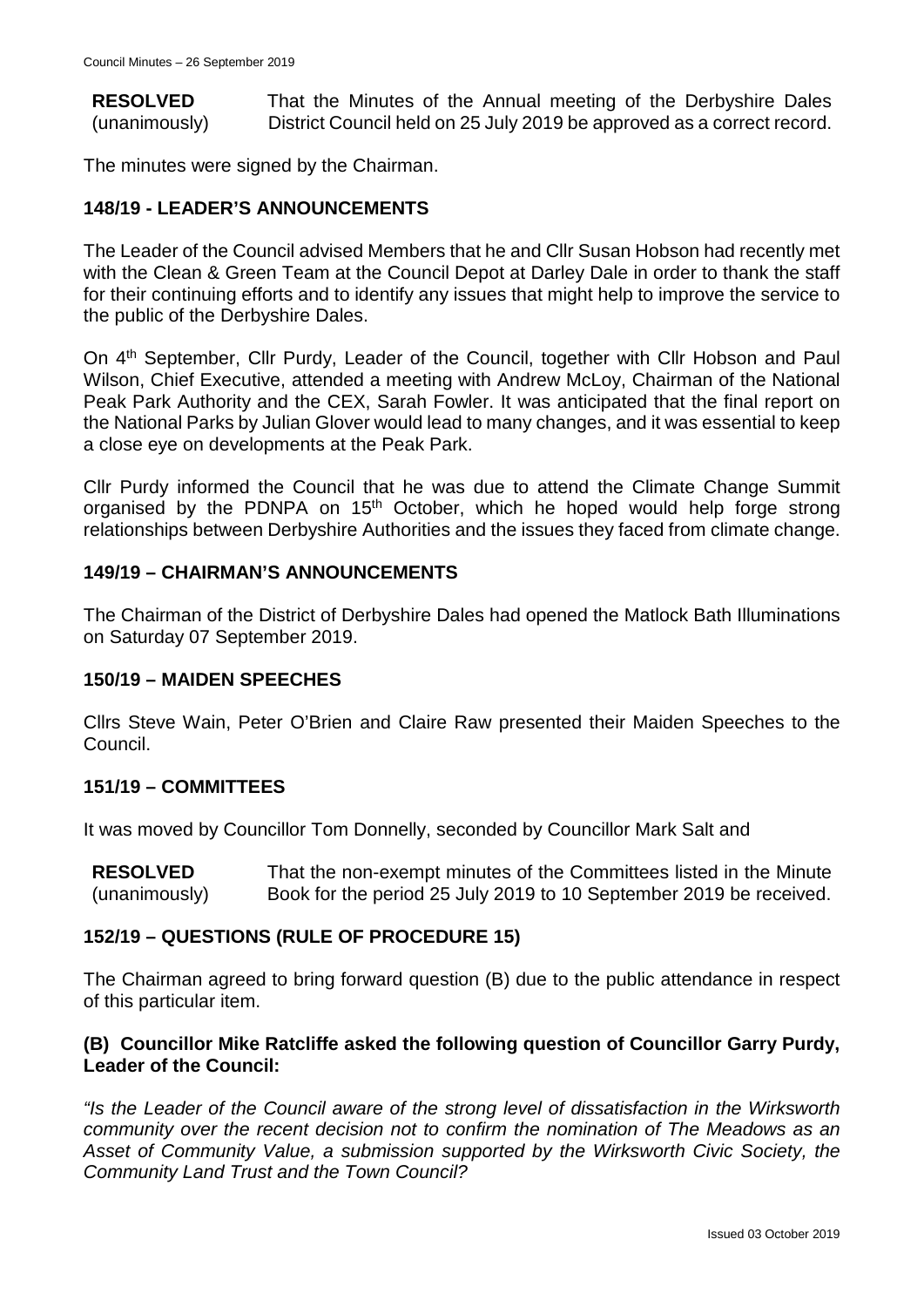#### Council Minutes – 26 September 2019

*This green space is policy protected by both the Derbyshire Dales Local Plan and the Wirksworth Neighbourhood Plan and has long been regarded as an integral part of the town's recreational and leisure environment. It makes a recognizable contribution to our quality of life, situated as it is at the heart of the community, providing a visible and tangible buffer between the shopping centre and residential housing estate. It has two rights of way allowing for a constant flow of residents who clearly see it as high in the community's index of social value and interest."*

Councillor Purdy provided the following verbal response.

I am aware of this issue but I must point out that decisions over assets of community value are correctly delegated by the Council's Policy to officer level rather than to Council or Committee.

Having said that, I also know that the ACV regime is separate from Planning and that different tests apply. The land already enjoys some protection by virtue of its inclusion in the Local Plan and in Wirksworth Neighbourhood Plan.

It is my understanding that in considering the ACV nomination the investigating officer was not able to identify 'an actual current use of the building or other land that is not an ancillary use that furthers the social wellbeing or social interests of the local community', such as organised sport or social gathering, which is one of the tests within the legislation.

*Councillor Ratcliffe thanked the Chairman for his response and advised that he had discussed the matter with the Head of Regulatory Services and was now better informed about the constraints the Officer had been under when making his decision. However, Cllr Ratcliffe stressed that the sense of contentment, satisfaction and happiness was not only measured in the physical term of numbers; high social value and interest was given to green spaces and common land. In light of this, Cllr Ratcliffe asked if the Leader of the Council would agree that one of the District Council's responsibilities was to promote and support the wellbeing of its residents.*

Cllr Purdy agreed that the District Council was indeed concerned about the wellbeing of its constituents, but the decision had been made in the name of the Council under the terms of its Constitution.

## **(A) Councillor Mike Ratcliffe asked the following question of Councillor Garry Purdy, Leader of the Council:**

*"I would once again like to thank all party leaders and council members for their unanimous support in adopting this council's climate emergency motion. Would the Council Leader now be prepared to give his support to the following measures to make this local authority free of single use plastic?*

- *1. The DDDC would initially, where feasible, seek to remove single use plastic from its premises.*
- *2. The DDDC would encourage plastic free initiatives.*
- *3. The DDDC would look closely at a procurement strategy that seeks not to use single plastics.*
- *4. The DDDC would issue press coverage and publicity to promote its adopted Single Use Plastic Free profile."*

Councillor Purdy provided the following verbal response: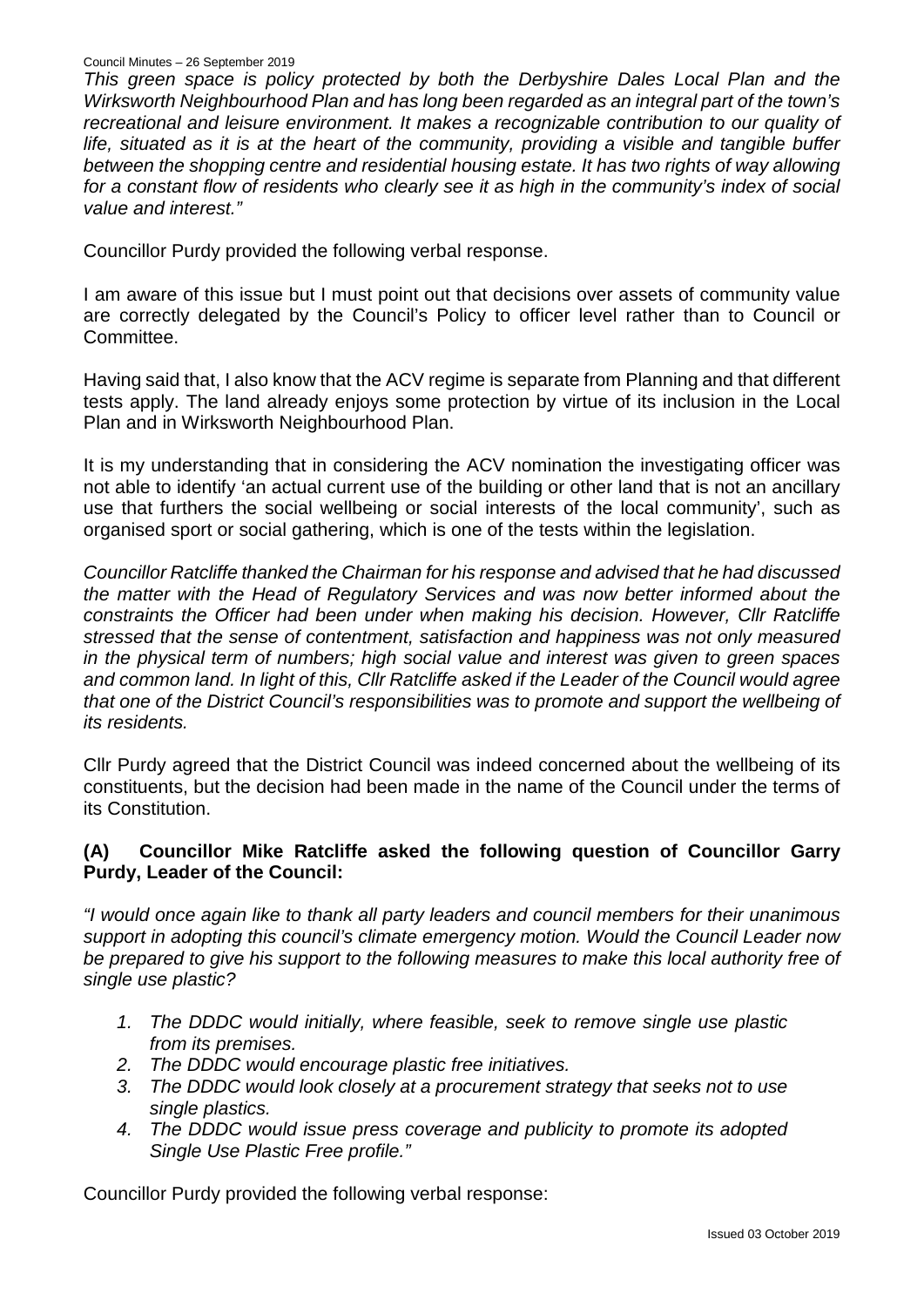These matters are for consideration by the Climate Change Working Group, who are tasked with considering the issue as a holistic matter, rather than in regard to isolated matters. The Climate Change Working Group must therefore be allowed to conduct their work, which will be reported to Council periodically.

The Council does employ a Recycling Advisor who has already undertaken work aimed at reducing single use plastic within the Council. Members will be interested to know that the current post holder is moving on and the vacancy that this has created is currently advertised. The Climate Change Working Group might be able to liaise with the new post holder over this issue when he or she is in post.

*Cllr Ratcliffe thanked the Leader for his response and was greatly encouraged by the Council's initiative in its strategic approach to climate change.* 

### **(C) Councillor David Hughes asked the following question of Councillor Garry Purdy, Leader of the Council:**

*"At the last Planning Committee meeting, the Chair of the Planning Committee told me that the removal of an area of grass where children could play was not a "material planning consideration". The conclusion that I drew was that the Chair of the Planning Committee does not believe that children's play areas are an amenity. Can he reassure me that he does in fact consider that play areas are an amenity and therefore their provision or removal should be considered when evaluating planning applications?*

*Further, can he reassure me that he recognises the Local Development Plan Policy HC14: Open Space and Outdoor Recreation Facilities, and can he join with me to remind both Planning Officers and Members of the Planning Committee members that they should take account of Policy HC14 in coming to decisions about particular applications?*

*For information, HC14 states that the "District Council will seek to protect, maintain and where possible enhance existing open spaces, sport and recreational buildings and land including playing fields in order to ensure their continued contribution to the health and well-being of local communities [and will do so by] resisting any development that involves the loss of a sport, recreation, play facility or amenity green-space as identified on the Policies Map or loss of any other existing open space..." amongst other measures."*

Councillor Purdy provided the following verbal response:

I believe that this question relates to an application that was considered at the Planning Committee earlier this month. The question arose in the debate about an application to create a vehicle access into the back garden of a property. The debate spread out to consider an area of land that was not part of the application being considered, but which might be used as a play area. This should not have formed part of the consideration of the application in front of the Committee, as it was not relevant to the matter under consideration, and in that sense the Chair was quite correct that the matter was not a material consideration for that particular application.

I can assure you that the Chair of the Planning Committee is fully aware of the Local Plan policy relating to Open Space and Outdoor Recreation Facilities, as are our Planning Officers, and that this Policy will be considered and applied where it is relevant to do so.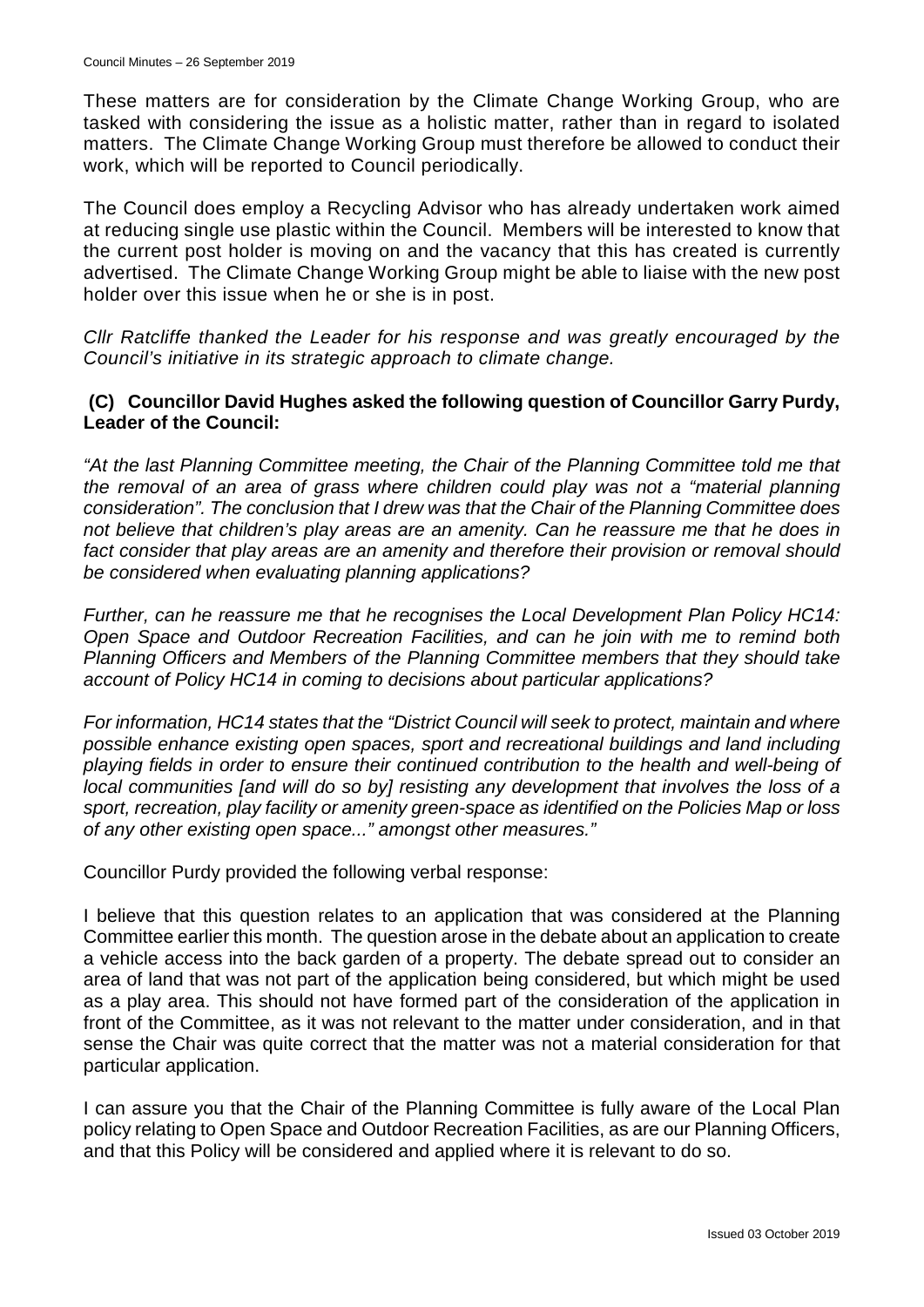#### Council Minutes – 26 September 2019 **(D) Councillor Paul Cruise asked the following question of Councillor Garry Purdy, Leader of the Council:**

*"Could the leader please explain what risk assessment has been done to evaluate the risk on the DDDC Mid-term financial plan of Brexit / a no deal Brexit? Could the leader please highlight what assessment has been done on the impact of Brexit on EU funding grants and EU supported programmes (e.g. D2N2) that enable DDDC to support local business development?"*

Councillor Purdy provided the following verbal response.

I have previously answered a question relating to the Council's planning for a No Deal EU exit at an earlier Council meeting. Since then the Government has released its 'Operation Yellowhammer' reasonable worst case planning assumptions. Mid-term financial planning is not an issue that is raised in that document, although it is stated that some cross-border financial services might be disrupted. Additional costs of the EU Exit have not been reflected in the Council's Medium Term Financial Plan because:

- We consider that one off costs relating to EU exit can be funded from the grant that we have received from the government or, in the (unlikely) event that this is insufficient, from the general reserve;
- At the current time we have not identified any significant ongoing increase in costs arising from EU exit.

I also understand that officers are considering whether some changes need to be made to our Treasury Management arrangements in this respect, but that no final decision has been made on this yet.

In the short to medium term, there is no impact from Brexit on EU funding grants and business support. Existing schemes have been underwritten to 2022, so there will be no immediate change. Importantly, this includes the funding that pays half the cost of the Derbyshire Dales Business Advisor via the D2N2 Growth Hub, which is confirmed up to 31 March 2022.

In the longer term, the situation is not certain, much as it would be anyway whenever a funding programme is due to end. The Government has indicated that it will replace EU funding with a UK Shared Prosperity Fund. So far no details of the Shared Prosperity Fund have been provided. From the Derbyshire Dales perspective, the key risk with the Shared Prosperity Fund is that the terms and processes by which the Fund is distributed are not geared to rural areas. To address this, the District Council is lobbying the Local Enterprise Partnership to acknowledge the needs of smaller businesses in rural areas.

*Cllr Cruise asked the following supplementary questions: As the impact of Brexit would double the rate of inflation by the Bank of England, and would also mean a rise to 7% in unemployment, would it be possible to visit these issues more thoroughly through the Governance & Resources Committee? Furthermore, although recent feedback on funding was positive, would the Leader give his assurance that any future dealings with, inter alia, D2N2 would give due regard to the issue of rurality?*

Cllr Purdy said he would liaise with the Head of Resources and come back to Members with his findings.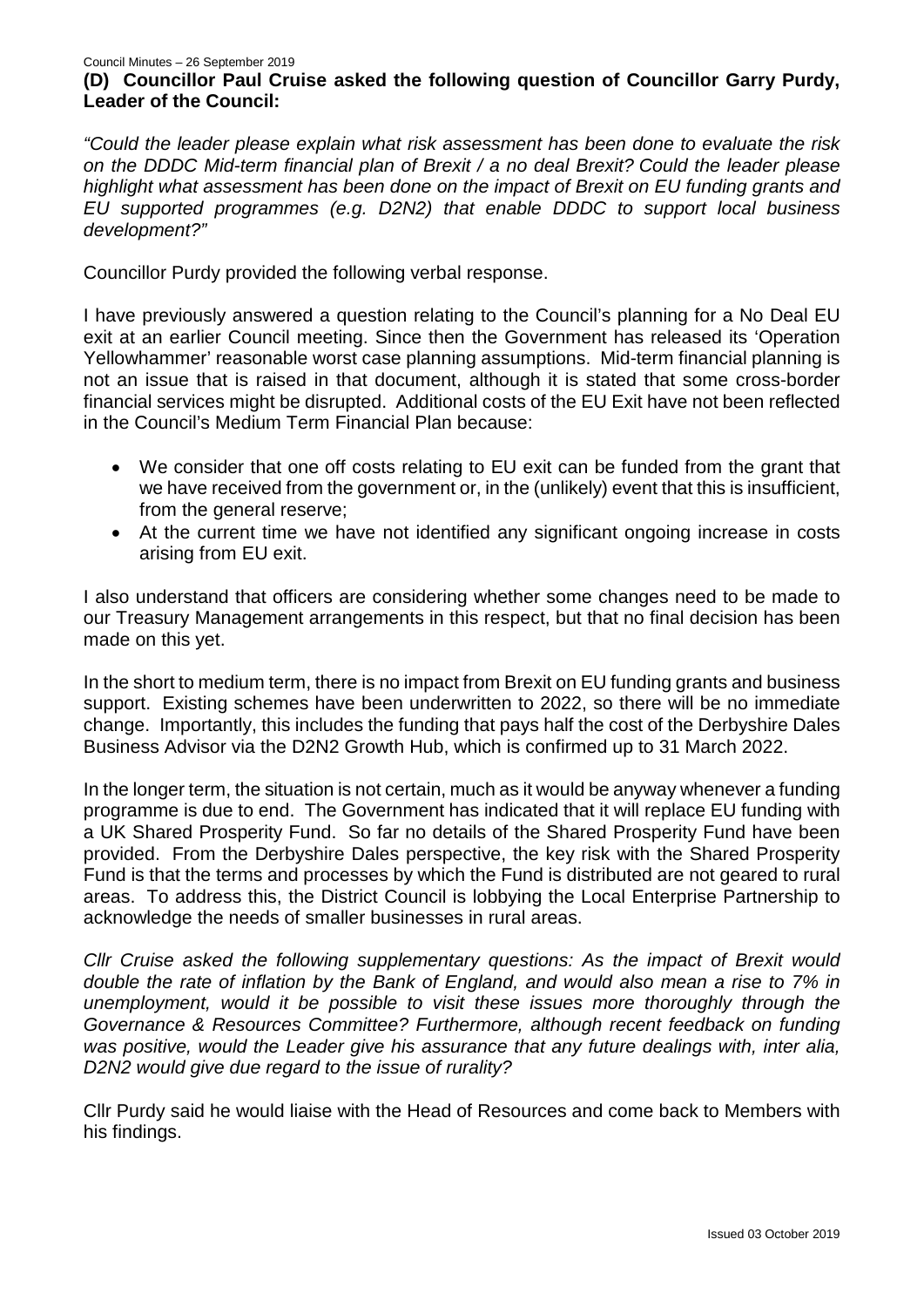#### Council Minutes – 26 September 2019 **(E) Councillor Clare Gamble asked the following question of Councillor Garry Purdy, Leader of the Council:**

*"I understand there will be a report on the Monsal Head Toilets presented to members in November. Can the Leader reassure me that it will be presented to all members, since all members were consulted in the review, and that it will include all options to keep the toilets open including the option of the Peak District National Park or Ashford Parish Council taking them on? Consultation last time was influenced by the fact members were told a buyer was going to keep them open. Proper ward consultation did not take place as they were reviewed under the wrong ward. These toilets have been closed for over a year and a half in an area of such outstanding beauty the BBC filmed there to cover the publication of a review into National Parks last Saturday."*

Councillor Purdy provided the following verbal response.

To summarise the current situation regarding Monsal Head public conveniences, it was agreed at the Council meeting held on 30 April 2018 that the Council should enter into negotiations with an interested party and that if this could not be concluded within 6 months the asset should be placed on the open market for sale by public auction.

Negotiations have not been concluded within 6 months for a variety of reasons and in all the circumstances it has been recommended that an update report should be brought before the Corporate Leadership Team to enable an informed view to be taken about a future course of action in relation to these toilets. That report has not yet been composed or considered and in view of this I am not able to give a definitive answer on how or when Members may become involved in the decision at the current time. I will, however, ask the Chief Executive to ensure that members are informed of the report and decision at the appropriate time. I understand that an updating report will be presented to CLT next week.

*Cllr Gamble asked the following supplementary question: Will Members take part in the decision-making or would they merely be informed of a decision?*

Cllr Purdy confirmed that Members would be informed of any decision.

## **(F) Councillor Clare Gamble asked the following question of Councillor Garry Purdy, Leader of the Council:**

*"The publication of Operation Yellowhammer has taken the secrecy out of no deal Brexit preparations. Therefore can the Leader tell me when Brexit will go on to the Risk Register, the public document that identifies risks, and the measures needed to mitigate those risks? I want to know how the immediate risks, such as fuel shortages, will be mitigated, and whether the council buys any products that could be affected by delays at ports?"*

Councillor Purdy provided the following verbal response.

Cllr Gamble is quite correct in stating that details of Operation Yellowhammer, Her Majesty's Government's reasonable worst case planning assumptions, have now been released.

As previously stated, the Council works with partners within the Derbyshire Local Resilience Forum on planning for major events such as Brexit. Some of the assumptions listed in Operation Yellowhammer can reasonably be seen to have the potential to impact on the District Council and as such have been included in the Council's Strategic Risk Register. It is my understanding that officers are now working on a more operational risk register, as 31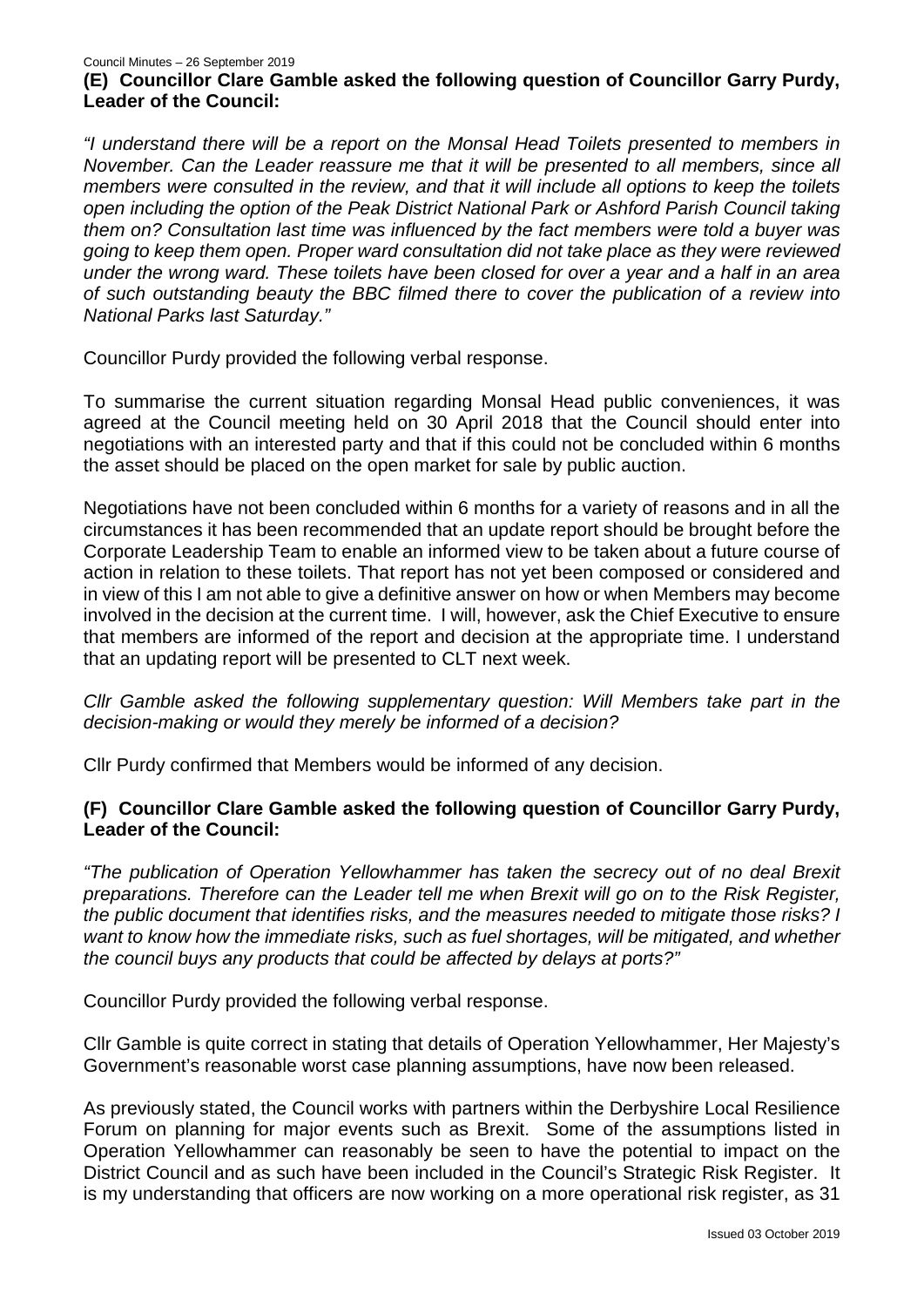October approaches, and that this operational risk register will consider actions to mitigate the potential impacts listed in Yellowhammer in more detail.

Following the advice of the LRF and Her Majesty's Government we are still of the view that the contents of the Operational Risk Register should be treated as 'sensitive' at the current time, but I do understand that the potential for fuel shortages and supply chain disruption, as listed in Yellowhammer, are being considered.

For information, the Council has received significant funds from HMG to help mitigate any effects of Brexit, and these funds are held in reserve in order to be utilised if required.

*Cllr Gamble asked the following supplementary question: As a result of my recent meeting with the Head of Regulatory Services, it would appear that the risk register, being a public document, is only available to be viewed on screen. How therefore would the Council address an FOI enquiry to enable the document to be viewed?*

Cllr Purdy advised that he would look into the matter and report back.

## **153/19 – PROPOSAL OF A NOTICE OF MOTION (RULE OF PROCEDURE 16)**

This item was withdrawn from the Agenda in order for Members to convene to consider a uniform approach.

## **154/19 – UPDATE FROM THE CLIMATE CHANGE WORKING GROUP**

The Council considered a report on the work undertaken by the Derbyshire Dales Members' Climate Change Working Group, including the production of a proposed road map to assist with the District Council's pledge to become carbon neutral by 2030.

The Working Group members were Cllrs David Chapman (Chair), Richard Bright, Mark Salt, David Hughes, Peter O'Brien and Neil Buttle, with officer support to the Group being provided by the Head of Regulatory Services. The Working Group had meet twice, and had produced an initial road map, setting out the issues and areas of work needed for the Council to work towards becoming carbon neutral by 2030, and had identified 4 priorities for early work, as follows:

- Transport
- Estates
- Planning policy
- Housing policy

The road map was attached as Appendix 1 to the report.

The Chairman of the Group advised Members that a dedicated email address would be live by next week via the Council's website and that administrative services, including minutetaking for the Group, were being organised. Cllr Chapman invited Members to send their suggestions/comments using the dedicated email address in due course.

In addition to the work undertaken by the District Council's Working Group, a countywide officer group had been formed, to look specifically at climate change issues. The first meeting of this group was held on 17 September 2019, from which a Derbyshire Environment and Climate Change Framework would be developed.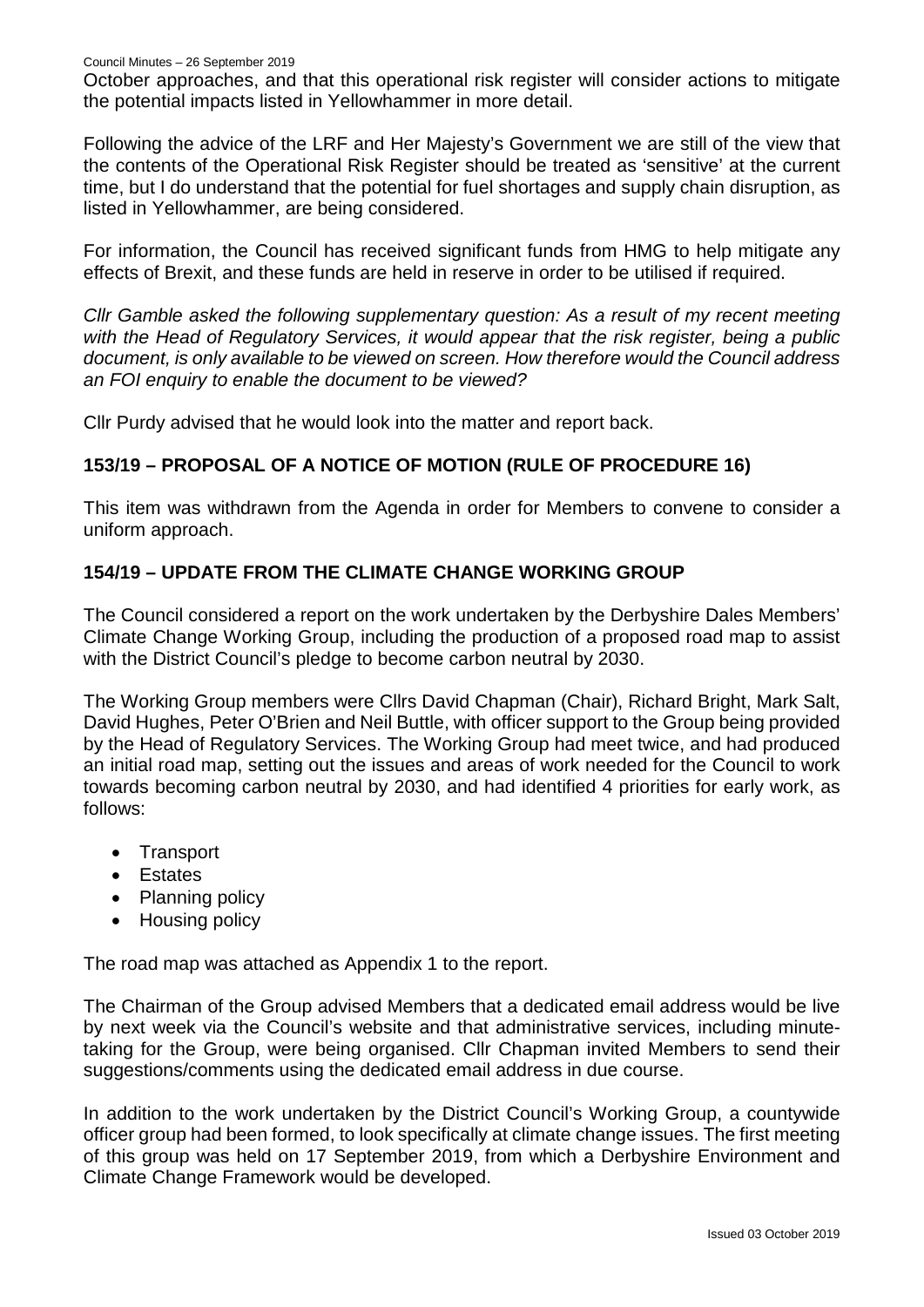It was moved by Councillor David Chapman, seconded by Councillor Richard Bright, and

**RESOLVED** (unanimously) That the initial road map produced by the Climate Change Working Group is received.

### **155/19 – ANNUAL REVIEW OF PLANNING DECISIONS**

The Council considered a report on the performance of the Development Management Team and the Planning Committee in respect of the number of applications considered and the consistency of decision making.

Performance statistics for all planning applications determined between 1 April 2018 and 31 March 2019 were as set out in paragraph 2.3 of the report and had been analysed and compared with the same periods in 2014/15, 2015/16, 2016/17 and 2017/18. The same exercise had been repeated for those applications determined by Committee. The total numbers of planning applications received each year were tabled in paragraph 2.6 of the report, and the statistics relating to Appeals were included in the report.

Members had previously expressed an interest in the parishes within which Planning Applications had required consideration by Planning Committee; these were tabled in paragraph 2.12 of the report in respect of the top 7 Parishes.

It was moved by Councillor Richard Bright, seconded by Councillor Tom Donnelly and

**RESOLVED** That the report be noted.

(unanimously)

## **156/19 – REVIEW OF POLLING DISTRICTS, PLACES AND STATIONS 2019**

Council considered a report on the progress of the review, comments received in response to initial consultation on the Council's current Polling Scheme and the comments of the Acting Returning Officer, which would be the subject of a further period of consultation.

The Electoral Registration and Administration Act 2013 required a compulsory review to be completed between 1 October 2018 and 31 January 2020 (inclusive). An explanation of the terms was set out in the report, together with the criteria to be met by the Council in carrying out the review.

The Council had published a notice (attached as Appendix 1 to the report) on 01 August 2019, as set out in the report, and a schedule of the representations received during the consultation period was attached at Appendix 2 to the report, together with The ARO's responses. These would be published on the Council's website; added to the files held at the Council's Offices on 27 September 2019, and all consultees would be notified and would have the opportunity to make further representations in response to the comments of the ARO, the deadline being 25 October 2019. The cost per elector ratio for the polling stations scheduled for commission in the 2019 elections was set out in Appendix 3 to the report.

The District Council did not propose any changes to the current Polling Scheme, except to confirm the minor amendments made under delegated authority and already incorporated in the advertised scheme. Clarification was given by the ARO in respect of item 32 of Appendix 2, Ashbourne Hilltop School – this was part of a proposal to re-draw the boundary, as shown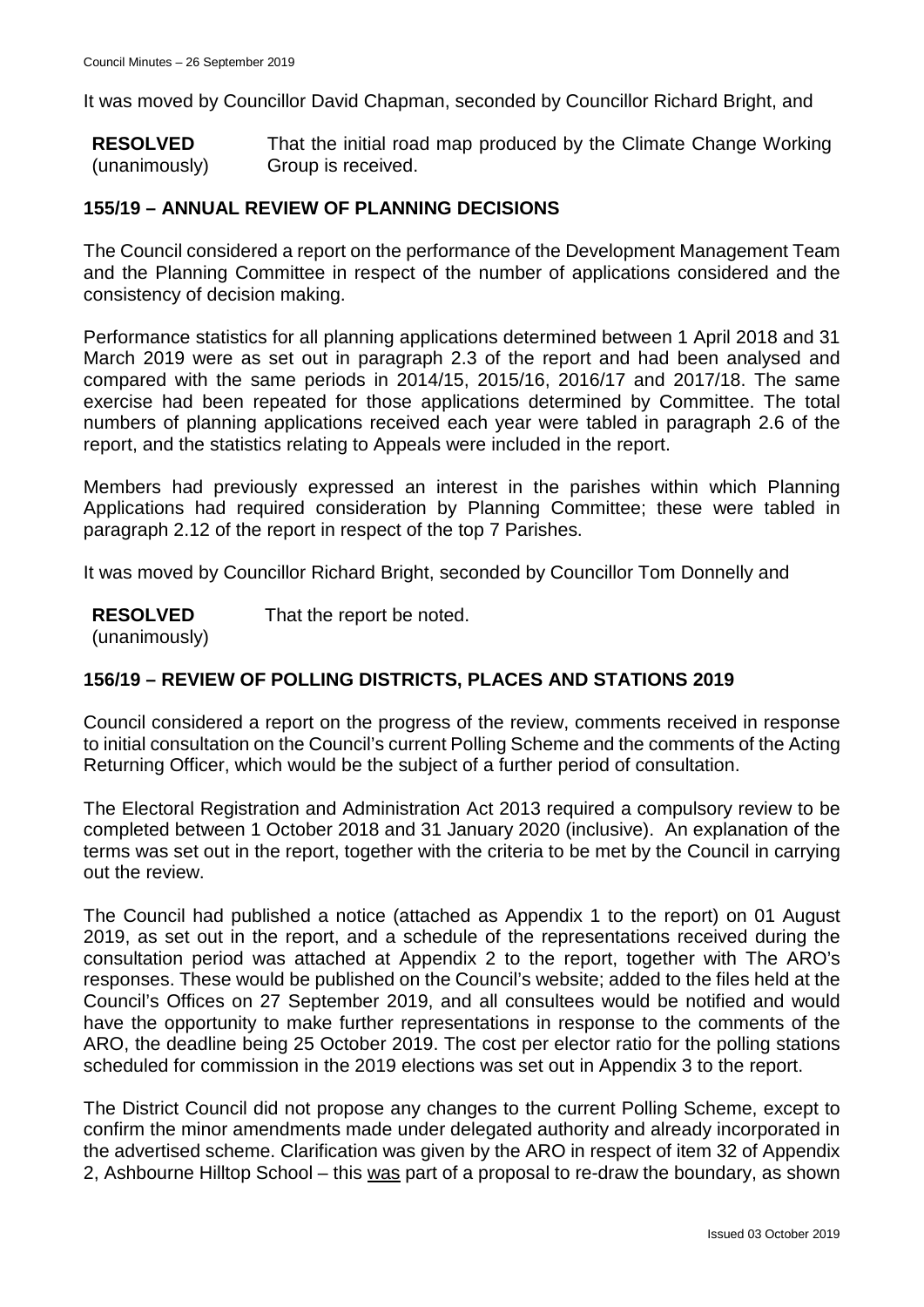on page 17 of the report, and as such the 'no changes proposed' in column 4 should be ignored.

Following consideration of all representations, a final report to Council on 21 November 2019 would include recommendations for any changes to the Polling Scheme that arose from the findings of the Review. Thereafter, approved changes would be incorporated into the Register of Electors to be published on 01 December 2019, and a final report on the review and copies of all representations received would be published at the conclusion of the review.

It was moved by Councillor Sue Bull, seconded by Councillor Chris Furness and

(unanimously)

- 1. That the report is noted.
- 2. That the Acting Returning Officer's (ARO) comments are the subject of a further period of consultation.
	- 3. That final proposals for the amendment of the Council's Polling Scheme be reported to Council on 21 November 2019.

## **157/19 – TREASURY MANAGEMENT ANNUAL REPORT FOR 2018/19**

The Council considered approval of the Treasury Management Annual Report for 2018/19, issued in accordance with the Local Government Act 2003 and the CIPFA Code. The report compared actual treasury management performance for 2018/19 to the estimates within the treasury management strategy that was approved in March 2018.

It was reported that on 31st March 2019 the Authority had net investments of £13.935m arising from its revenue and capital income and expenditure, as summarised in Table 1 in paragraph 1.4 of the report; and the treasury management position as at 31st March 2019 and the change during the year was shown in Table 2.

The Council's borrowing strategy and investment activity were set out in the report, with Table 3 showing the year-end investment position.

All treasury management activities undertaken during 2018/19 had complied fully with the CIPFA Code of Practice and the Authority's approved Treasury Management Strategy. Compliance with specific investment limits was illustrated in Table 4 of the report, and compliance with the authorised limit and operational boundary for external debt in table 5 of the report.

The District Council's Treasury Management Indicators were explained in paragraph 1.8 of the report and the Prudential Indicators, which ensured that the capital investment plans of local authorities were affordable, prudent and sustainable, and that treasury management decisions were taken in accordance with good professional practice, were set out in paragraph 1.9 of the report.

It was moved by Councillor Garry Purdy, seconded by Councillor Susan Hobson and

**RESOLVED** (unanimously) That the Treasury Management Annual Report for 2018/19 be approved.

## **158/19 – KIRK IRETON NEIGHBOURHOOD PLAN**

The Council considered a report that set out draft comments in respect of the Kirk Ireton Neighbourhood Plan and its general conformity to the District Council's strategic policies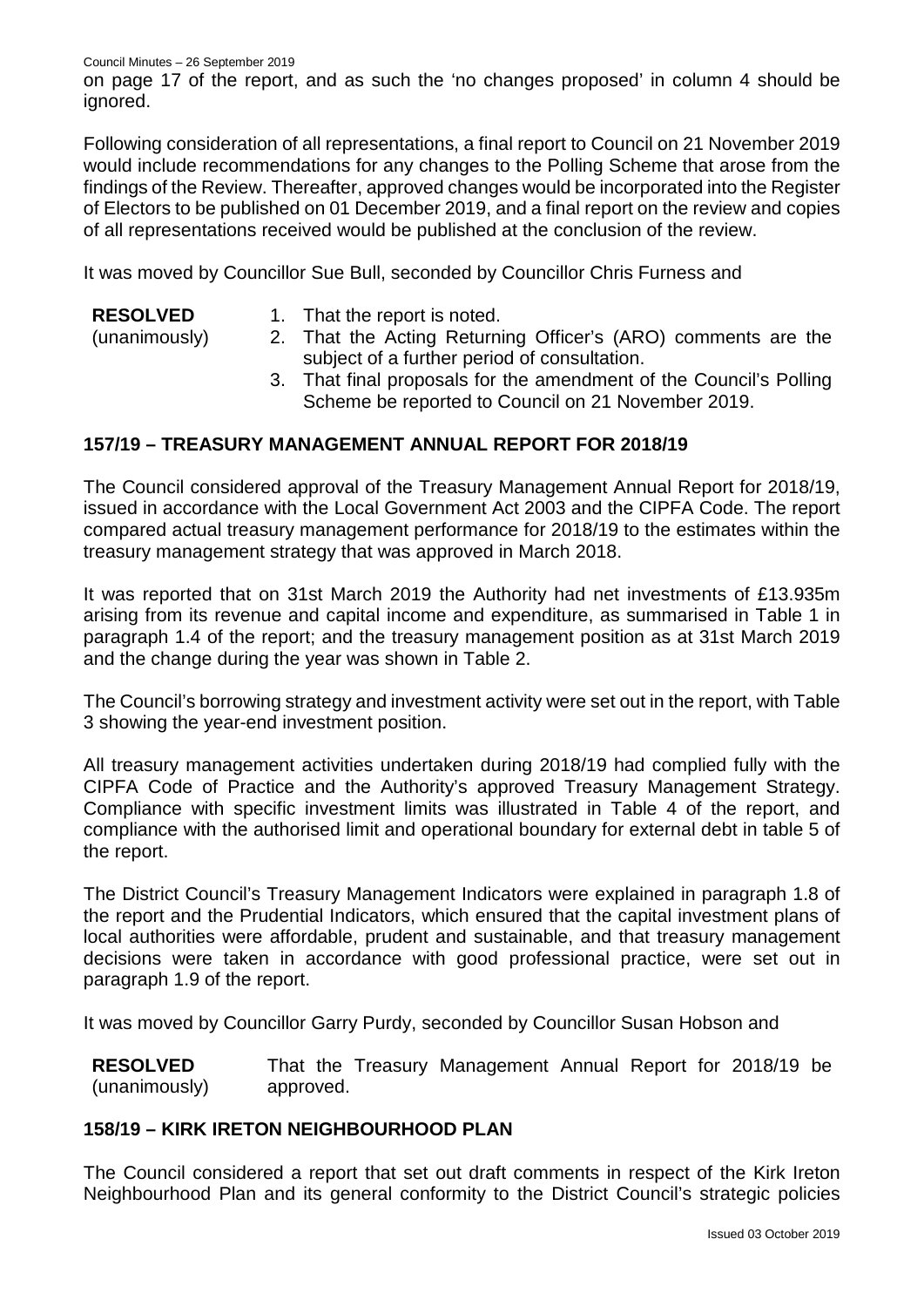within the adopted Derbyshire Dales Local Plan. The report also outlined the next steps with regard to consultation and examination of the Kirk Ireton Neighbourhood Plan.

The draft Kirk Ireton Neighbourhood Development Plan was subject to local consultation under Regulation 14 of the Neighbourhood Planning (General) Regulations (2012) between 19<sup>th</sup> November 2018 and 2<sup>nd</sup> February 2019, and was submitted to the District Council for its formal publicity stage on 3rd April 2019. In accordance with Regulation 16 of the Regulations, public consultation on the draft Kirk Ireton Neighbourhood Plan would now be undertaken for a period of six weeks, commencing on 23rd September 2019 and finishing on  $4<sup>th</sup>$  November 2019, as set out in the report. In order to progress the preparation of the Kirk Ireton Neighbourhood Plan and in agreement with Kirk Ireton Parish Council, Mr Andrew Matheson had been appointed as the Independent Examiner.

Derbyshire Dales District Council's response to the Kirk Ireton Neighbourhood Development Plan was set out in section 2 of the report and a copy of the Draft Kirk Ireton Neighbourhood Plan was available at the following link:

<https://www.derbyshiredales.gov.uk/images/documents/K/KINP.pdf>

It was recommended that the draft comments tabled in the report be endorsed by Members as the District Council's formal response to the Plan and submitted during the statutory consultation period.

The next steps were set out in Section 3 of the report, and the examination of the Kirk Ireton Neighbourhood Plan was anticipated to commence in November 2019, following which a further report would be presented to the Community and Environment Committee setting out the Examiner's Report findings, any recommended modifications to the Kirk Ireton Neighbourhood Development Plan, and, potentially, final steps towards referendum and subsequent planned adoption.

It was moved by Councillor Richard Bright, seconded by Councillor Chris Furness and

**RESOLVED**

(unanimously)

- 1. That the draft comments made in respect of the policies and proposals contained within the Kirk Ireton Neighbourhood Plan set out in Section 2 of the report are noted and that they are forwarded to the examiner appointed to undertake the Examination of the Kirk Ireton Neighbourhood Plan.
- 2. That in the event that no substantive objections are received during the statutory publicity period undertaken in accordance with Regulation 16 of the Neighbourhood Planning (General) Regulations 2012 that they be forwarded to the examiner appointed to undertake the Examination of the Kirk Ireton Neighbourhood Plan.
- 3. That in the event that any substantive representations be received during the statutory publicity period that a further report be presented to Committee for consideration.
- 4. The Council discharge responsibility relating to Neighbourhood Plans to the Community and Environment Committee and that a further report be presented to the Community and Environment Committee that sets out the Examiner's Report findings and any recommended modifications to the Kirk Ireton Neighbourhood Plan.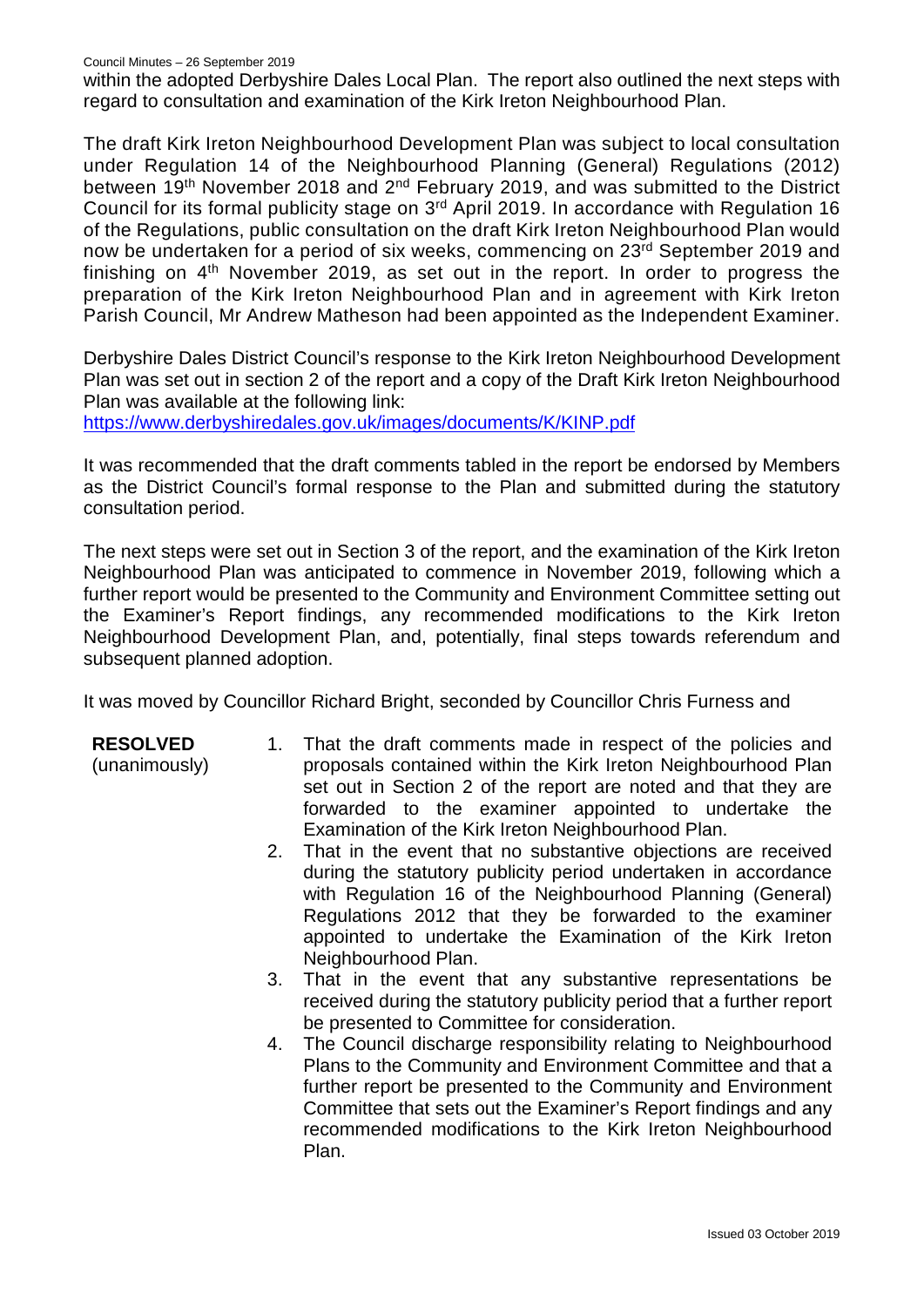The Council considered two recommendations made by the Governance & Resources Committee on 05 September 2019.

The relevant minutes of the Governance & Resources Committee was reproduced in full in the report to assist Members' understanding of the issues involved, with the recommendations to be approved marked by an arrow  $(\rightarrow)$ .

126/19 – NEW ELECTRONIC RECRUITMENT PARTNERSHIP

It was moved by Councillor Garry Purdy, seconded by Councillor Mark Wakeman and

**RESOLVED**  $\rightarrow$ **Voting:** That Council is requested to approve a supplementary revenue budget of £12,588 for 2019/20, to be financed from the ICT Reserve, and £3,500 per annum ongoing revenue spending from 2020/21 in respect of the new electronic partnership.

| For                | 14 |
|--------------------|----|
| <b>Against</b>     |    |
| <b>Abstentions</b> | O  |

The Chairman declared the motion CARRIED.

133/19 – REVIEW OF ICT STRUCTURE

It was moved by Councillor Garry Purdy, seconded by Councillor Mike Ratcliffe and

**RESOLVED** (unanimously) 1. That, subject to the restructure being agreed by Bolsover and North East Derbyshire District Councils, the restructure of the Joint ICT Service is approved.

- →
	- 2. That, subject to 1 above, Council be requested to approve additional one-off revenue spending of £12,780 for ICT Service restructuring costs in 2019/20 and £4,044 per annum ongoing revenue spending in respect of the additional capacity in the proposed ICT structure.

It was moved by Councillor Garry Purdy, seconded by Councillor Chris Furness and

- **RESOLVED** (unanimously) 1. That a recommendation from the Governance and Resources Committee on 05 September 2019, that a supplementary revenue budget of £12,588 for 2019/20, to be financed from the ICT Reserve and £3,500 per annum ongoing revenue spending from 2020/21 in respect of the new electronic partnership, be approved
	- 2. That a recommendation from the Governance and Resources Committee on 05 September 2019, subject to the restructure being agreed by Bolsover and North East Derbyshire District Councils, the restructure of the Joint ICT Service is approved and subject to the above, an additional one-off revenue spending of £12,780 for ICT Service restructuring costs in 2019/20 and